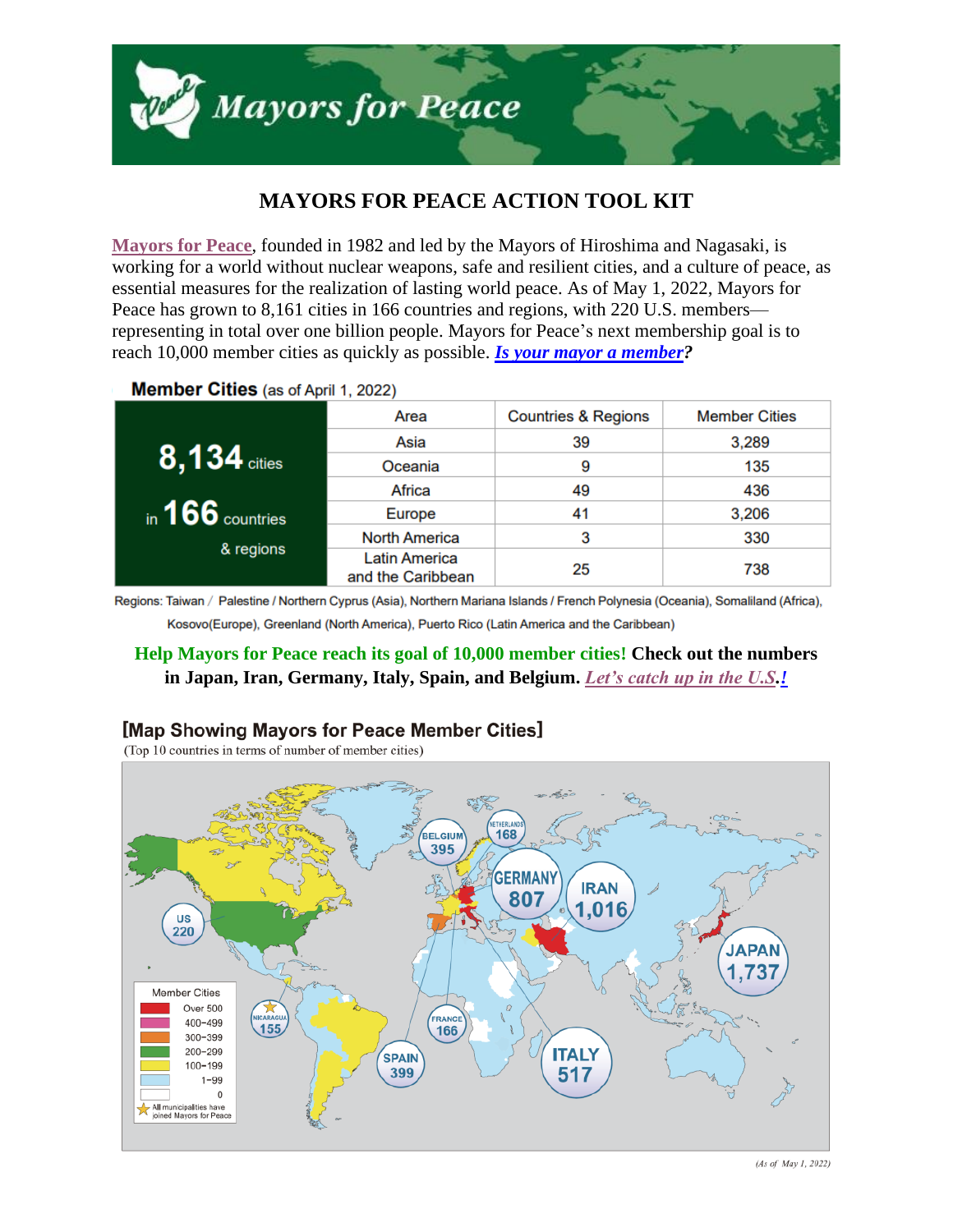The U.S. Conference of Mayors (USCM), the nonpartisan association of 1,408 American cities with populations over 30,000, has unanimously adopted Mayors for Peace resolutions for 16 consecutive years. Resolutions adopted at annual meetings become official USCM policy.

The Mayors for Peace resolution adopted by the 2021 USCM annual meeting, *[Calling on the United](https://www.usmayors.org/the-conference/resolutions/?category=a0F4N00000PTLP3UAP&meeting=89th%20Annual%20Meeting)  [States to Welcome the Treaty on the Prohibition of Nuclear Weapons and to Act Now to Prevent](https://www.usmayors.org/the-conference/resolutions/?category=a0F4N00000PTLP3UAP&meeting=89th%20Annual%20Meeting)  [Nuclear War and Eliminate Nuclear Weapons,](https://www.usmayors.org/the-conference/resolutions/?category=a0F4N00000PTLP3UAP&meeting=89th%20Annual%20Meeting)* calls on the United States government "to welcome the Treaty as a positive step towards negotiation of a comprehensive agreement on the achievement and permanent maintenance of a world free of nuclear weapons." It also "calls on the President and Congress to cancel the plan to replace the entire U.S. nuclear arsenal with enhanced weapons and to redirect funds currently allocated to nuclear weapons and unwarranted military spending to address decades of inaction on infrastructure, poverty, the growing climate crisis, and rising inequality," and urges all U.S. mayors to join Mayors for Peace to help reach its goal of 10,000 member cities

The Mayors for Peace resolution adopted by the 2020 USCM annual meeting, *[Calling for Human-](https://www.usmayors.org/the-conference/resolutions/?category=a0F4N00000PcSSrUAN&meeting=88th%20Annual%20Meeting)[Centered Security in a Time of Global Pandemic](https://www.usmayors.org/the-conference/resolutions/?category=a0F4N00000PcSSrUAN&meeting=88th%20Annual%20Meeting)*, affirmed for the third time the USCM's support for the Back From the Brink Campaign.

As Mayor Frank Cownie of Des Moines, Iowa, the U.S. Vice-President of Mayors for Peace, has said, *"If you don't think nuclear weapons are a local issue, ask the Mayors of Hiroshima and Nagasaki."* Mayors are well placed to understand the dangers of nuclear war as well as the impacts of grotesquely bloated military spending on human needs and on the public services we all depend on. During the ongoing pandemic, and now the Russian war on Ukraine, these powerful resolutions calling for new priorities provide an important opportunity to get that message heard.

*Help Mayors for Peace reach its goal of 10,000 member cities!* Find out if your mayor is a member [of Mayors for Peace.](http://www.mayorsforpeace.org/en/members/list-members/north-american/) If they are not a member, please invite them to join. [Click here](http://www.mayorsforpeace.org/en/) for information about how to register, a letter of invitation from Hiroshima Mayor Kazumi, Matsui, the President of Mayors for Peace, and examples of member cities activities.

- If you're planning to ask your City Council to adopt a **Back From the Brink** resolution or the [ICAN Cities Appeal](https://cities.icanw.org/) or some combination, *ask your mayor to join Mayors for Peace at the same time.*
- Even better, *include an operative clause in your resolution making it City policy for the mayor to join Mayors for Peace.*
- If your mayor is already a member of Mayors for Peace, ask them to actively support adoption of your resolution by the City Council.

**Many city resolutions have incorporated language from the recent USCM resolutions.** *Here are some other ways you can use the USCM resolutions:*

- Take copies of recent USCM resolutions to meetings with members of Congress or their staff; include it in correspondence with members of Congress and State legislators.
- Refer to and quote from the USCM resolutions in articles, op-eds, and letters to the editor.
- Ask your mayor to co-sponsor the new Mayors for Peace resolution, *[Forging a Path](https://legacy.usmayors.org/resolutions/90th_Conference/proposed-review-list-full-print-committee-individual.asp?resid=a0F4N00000QhBsgUAF) to Peace [and Common Security](https://legacy.usmayors.org/resolutions/90th_Conference/proposed-review-list-full-print-committee-individual.asp?resid=a0F4N00000QhBsgUAF)*, that will be submitted for consideration at the June 2022 USCM annual meeting. *This must be done by June 3.*